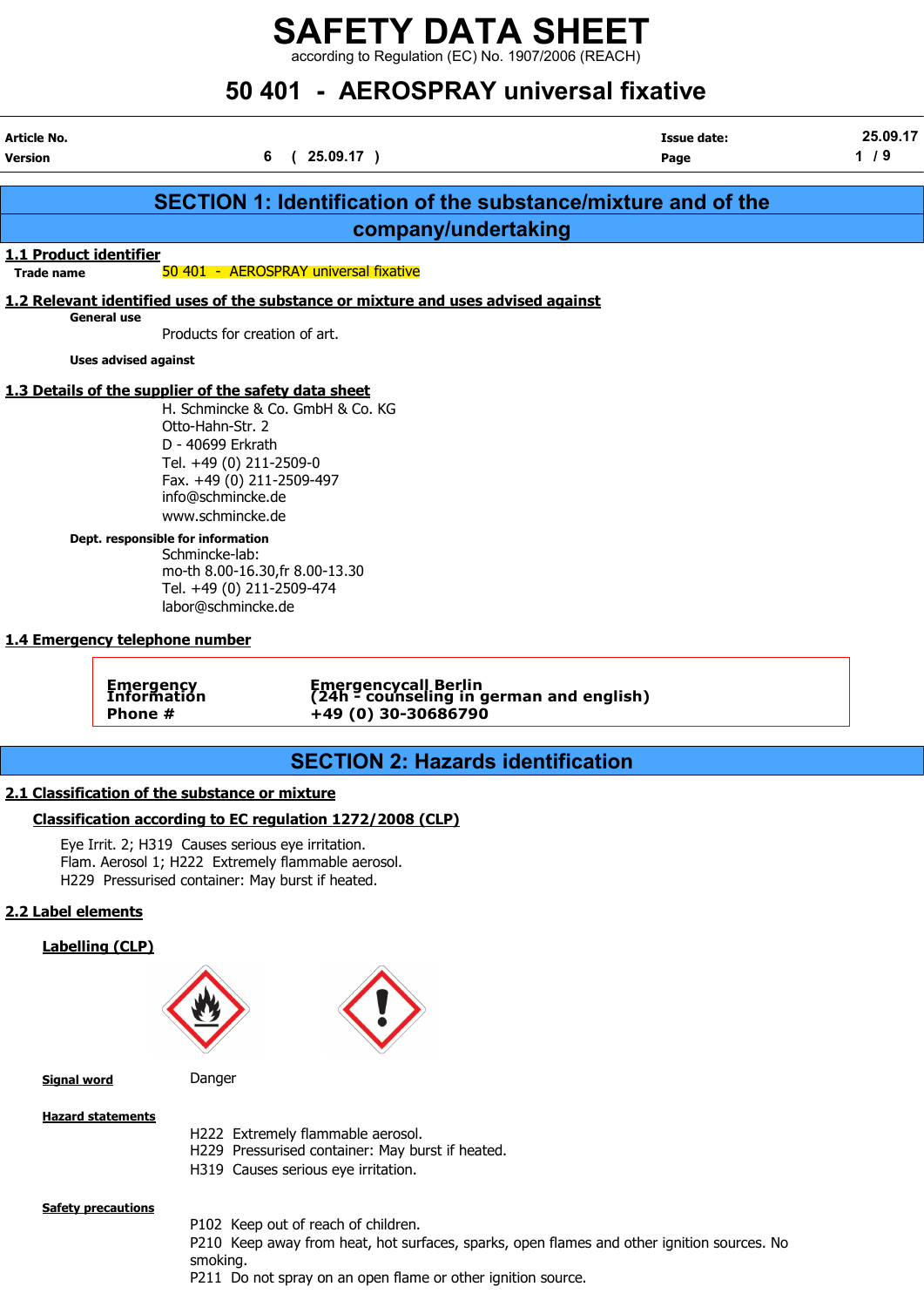according to Regulation (EC) No. 1907/2006 (REACH)

# 50 401 - AEROSPRAY universal fixative

| Article No. | 25.09.17 )                                                                                                                                | Issue date: | 25.09.17 |
|-------------|-------------------------------------------------------------------------------------------------------------------------------------------|-------------|----------|
| Version     |                                                                                                                                           | Page        | 2/9      |
|             | P251 Do not pierce or burn, even after use.<br>P305+P351+P338 IF IN EYES: Rinse cautiously with water for several minutes. Remove contact |             |          |

lenses, if present and easy to do. Continue rinsing. P410+P412 Protect from sunlight. Do not expose to temperatures exceeding 50 °C/122 °F. In case of insufficient ventilation and/or through use, explosive/highly flammable mixtures may develop.

### 2.3 Other hazards

Contains Benzotriazole derivate. May produce an allergic reaction. (EUH208)

# SECTION 3: Composition / information on ingredients

#### 3.1 Substances

Chemical characterisation Polyvinyl resin Alcohols propellant (dimethyl ether) CAS-Number EINECS / ELINCS / NLP EU index number Customs tariff number REACH registration No. RTECS-no. Hazchem-Code CI-Number

## 3.2 Mixtures

CAS: 64-17-5 CAS: 123-86-4 REACH: 01-2119457610-43-XXXX

Eye Irrit. 2; H319 / Flam. Liq. 2; H225

4-hydroxy-4-methylpentan-2-one:  $2,5 < 5,0%$  derivate of Benzotriazol:  $< 0.5%$ <br>CAS: 123-42-2 REACH: 01-2119473975-21-XXXX

Eye Irrit. 2; H319 / Flam. Liq. 3; H226

CAS: 78-93-3 CAS: 115-10-6

EUH066 / Eye Irrit. 2; H319 / Flam. Liq. 2; H225 / STOT SE 3; H336 Compr. Gas; H280 / Flam. Gas 1; H220

Substance 1 Substance 2 ethanol: 25 - 50 % n-butyl acetate: 5 - 10 %

Flam. Liq. 3; H226 / STOT SE 3; H336

Substance 3 and 5 Substance 4 and 5 Substance 4 and 5 Substance 4 and 5 Substance 4 CAS: 123-42-2 CAS: 104810-47-1

Aquatic Chronic 2; H411 / Skin Sens. 1; H317

#### Substance 5 Substance 6 Substance 6 Substance 6 Substance 6 Substance 6 Substance 6 Substance 6 Substance 6 Su

butanone: < 0,5 % dimethyl ether: 10 - 30 % REACH: 01-2119472128-37

#### Additional information

SECTION 4: First aid measures

# 4.1 Description of first aid measures

General information

If you feel unwell, seek medical advice (show the label where possible).

#### In case of inhalation

Provide fresh air. Seek medical attention if problems persist.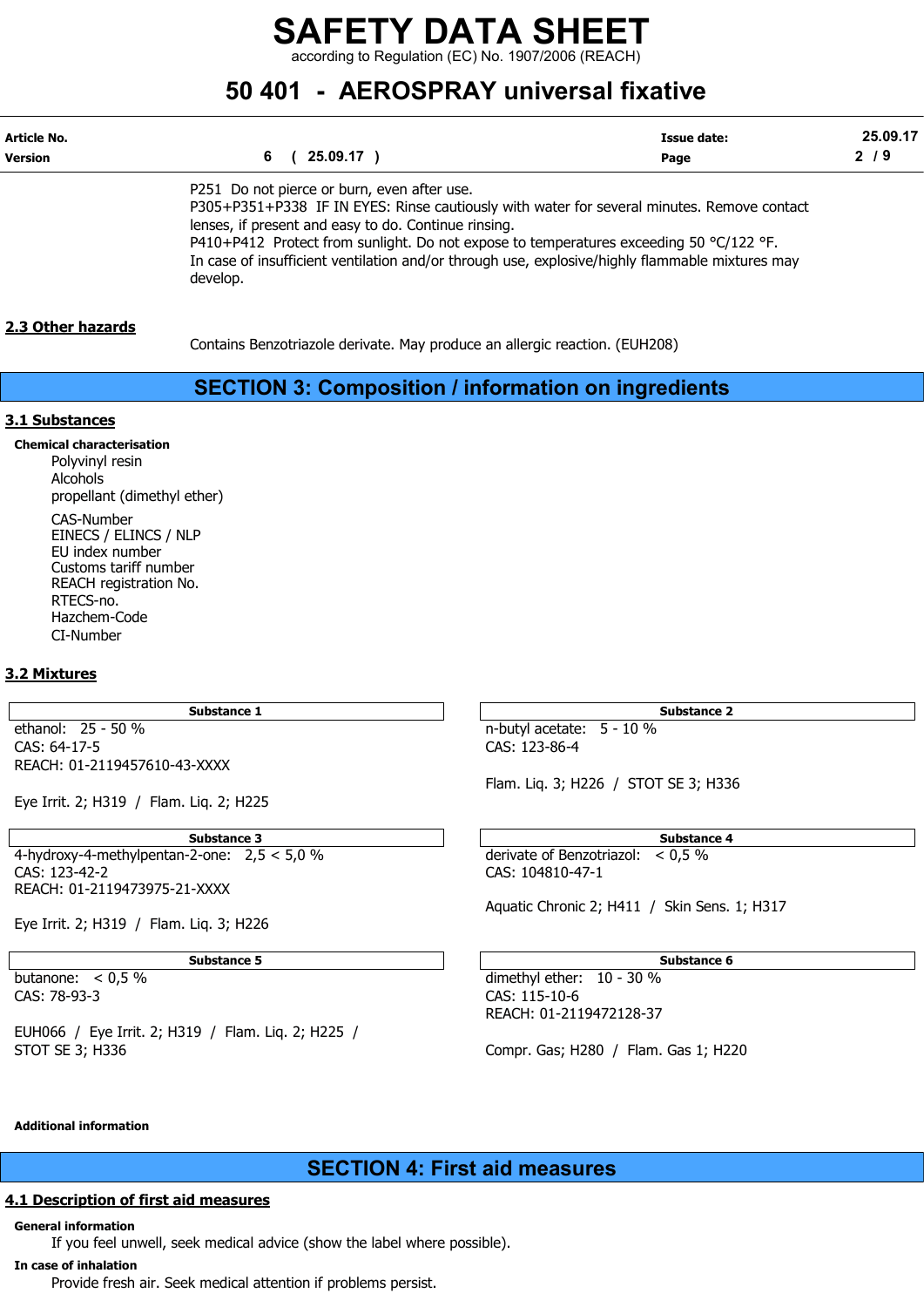according to Regulation (EC) No. 1907/2006 (REACH)

# 50 401 - AEROSPRAY universal fixative

| Article No. |            | <b>Issue date:</b> | 25.09.17 |
|-------------|------------|--------------------|----------|
| Version     | (25.09.17) | Page               | , J      |

#### In case of skin contact

Remove residues with soap and water. In case of skin irritation, consult a physician.

#### After eye contact

If product gets into the eye, keep eyelid open and rinse immediately with large quantities of water, for at least 10 - 15 minutes. Seek medical attention if irritation persists.

#### After swallowing

Rinse mouth with water. Seek medical treatment in case of troubles.

#### 4.2 Most important symptoms and effects, both acute and delayed

#### 4.3 Indication of any immediate medical attention and special treatment needed

# SECTION 5: Firefighting measures

#### 5.1 Extinguishing media

Suitable extinguishing media

Co-ordinate fire-fighting measures to the fire surroundings.

## Extinguishing media which must not be used for safety reasons

strong water jet

#### 5.2 Special hazards arising from the substance or mixture

In case of fire may be liberated: Carbon monoxide and carbon dioxide

#### 5.3 Advice for firefighters

Special protective equipment for firefighters

Use appropriate respiratory protection.

#### Additional information

# SECTION 6: Accidental release measures

# 6.1 Personal precautions, protective equipment and emergency procedures

Avoid contact with skin, eyes, and clothing.

### 6.2 environmental precautions

Discharge into the environment must be avoided.

## 6.3 Methods and material for containment and cleaning up

Methods for cleaning up

Collect spilled material using paper towels and dispose. Provide adequate ventilation.

# Additional information

# 6.4 Reference to other sections

Dispose of waste according to applicable legislation.

# SECTION 7: Handling and storage

# 7.1 Precautions for safe handling

## Advices on safe handling

Handle in accordance with good industrial hygiene and safety practice.

# Precautions against fire and explosion

Pressurized container: protect from sunlight and do not expose to temperatures exceeding 50 °C. Do not pierce or burn, even after use. Do not spray on naked flames or any incandescent material.

# 7.2 Conditions for safe storage, including any incompatibilities

# Requirements for storerooms and containers

Keep in a cool, well-ventilated place.

# Hints on joint storage

#### Storage class Further details

Protect from frost and exposure to sun.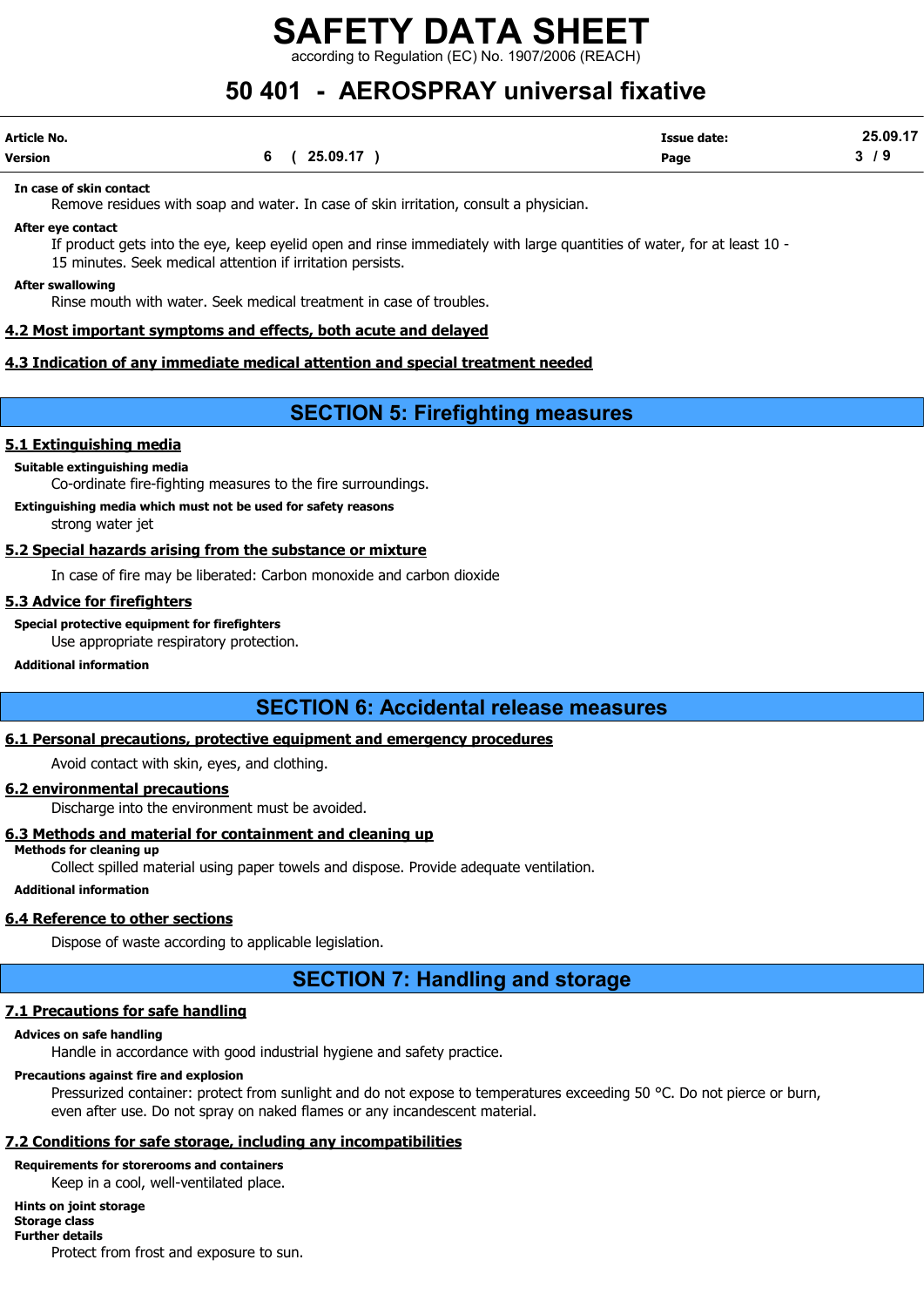according to Regulation (EC) No. 1907/2006 (REACH)

# 50 401 - AEROSPRAY universal fixative

|                             | 25.09.17 |
|-----------------------------|----------|
| 25.09.17<br>Version<br>Page | . .      |

## 7.3 Specific end use(s)

# SECTION 8: Exposure controls/personal protection

## 8.1 Control parameters

64-17-5 ethanol

| DEU   WEL    | $500,000$ $mL/m^3$            | $\overline{\phantom{a}}$ |
|--------------|-------------------------------|--------------------------|
| DEU   WEL    | 960,000   mg/m <sup>3</sup>   | $2(II);$ DGF; Y          |
| USA PEL (US) | $1.000,000$ ppm               | 8h (long term)           |
| USA PEL (US) | $1.900,000$ mg/m <sup>3</sup> | 8h (long term)           |

123-86-4 n-butyl acetate

| DEU WEL |              | $62,000$ $mL/m^3$           | $\overline{\phantom{a}}$ |
|---------|--------------|-----------------------------|--------------------------|
| DEU WEL |              | $300,000$ mg/m <sup>3</sup> | 2(I); Y; AGS             |
|         | USA PEL (US) | $150,000$ ppm               | 8h (long term)           |
|         | USA PEL (US) | $710,000$ mg/m <sup>3</sup> | 8h (long term)           |

#### 123-42-2 4-hydroxy-4-methylpentan-2-one

| DEU WEL |              | $20,000$ $mL/m^3$           |                 |
|---------|--------------|-----------------------------|-----------------|
| DEU WEL |              | $96,000$ mg/m <sup>3</sup>  | $12(I);$ DGF; H |
|         | USA PEL (US) | $50,000$ ppm                | (8h long term)  |
|         | USA PEL (US) | $240,000$ mg/m <sup>3</sup> | (8h long term)  |

#### 78-93-3 butanone

| D WEL | $C \cap \cap$<br>.<br>$600,000$   mg/m $^3$ |                                            |
|-------|---------------------------------------------|--------------------------------------------|
| D WEL | $200,000$   ml/m <sup>3</sup>               | $\cdots$<br>$1(I);$ DFG;<br>EU;<br>$\pm I$ |

115-10-6 dimethyl ether

| DEU | WEL | $1.000,000$ mL/m                |                                                          |
|-----|-----|---------------------------------|----------------------------------------------------------|
| DEU | WEL | $1.900,000$   mg/m <sup>3</sup> | 0.1771<br>$-1$ ; DFG; F <sup>r</sup><br>. 6 (11) ;<br>ື່ |

## 8.2 Exposure controls

#### Occupational exposure controls

#### Respiratory protection

With correct and proper use, and under normal conditions, breathing protection is not required.

#### Hand protection

Protective gloves

Qualified materials: Nitrile rubber

Observe glove manufacturer's instructions concerning penetrability and breakthrough time.

### Eye protection

**Goggles** 

#### Body protection

Wear suitable protective clothing.

#### General protection and hygiene measures

Handle in accordance with good industrial hygiene and safety practice. Wash hands thoroughly after handling.

# SECTION 9: Physical and chemical properties

## 9.1 information on basic physical and chemical properties

| Form         | Aerosol        |
|--------------|----------------|
| Colour       | colourless     |
| <b>Odour</b> | characteristic |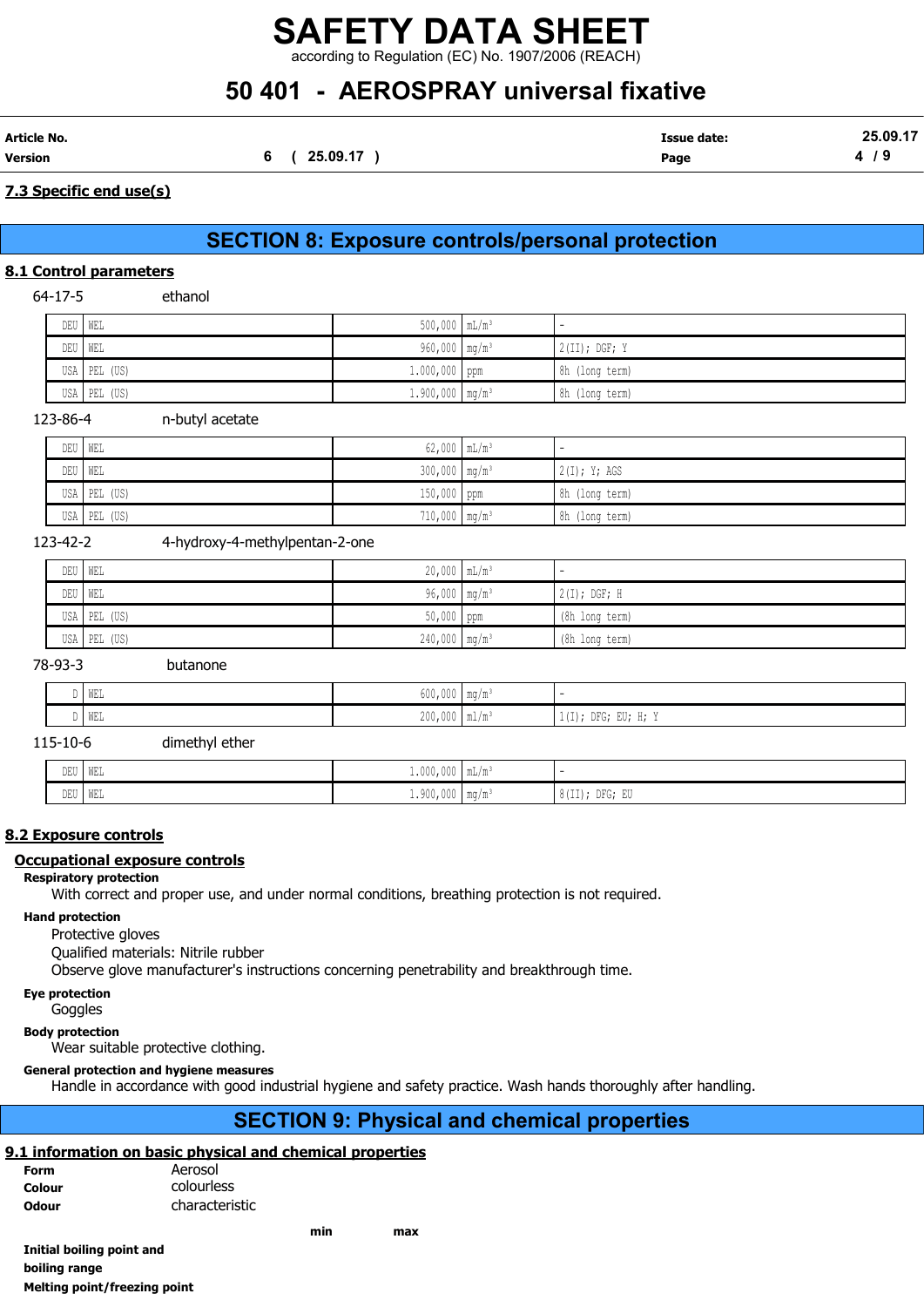according to Regulation (EC) No. 1907/2006 (REACH)

# 50 401 - AEROSPRAY universal fixative

| <b>Article No.</b><br><b>Version</b>                          | 6 | 25.09.17)   |           |       | <b>Issue date:</b><br>Page | 25.09.17<br>5/9 |
|---------------------------------------------------------------|---|-------------|-----------|-------|----------------------------|-----------------|
| Flash point/flash point range                                 |   |             | $-41$ °C  |       |                            |                 |
| <b>Flammability</b>                                           |   |             |           |       |                            |                 |
| <b>Ignition temperature</b>                                   |   | 235 °C      | 235 °C    |       |                            |                 |
| <b>Auto-ignition temperature</b>                              |   |             |           |       |                            |                 |
| <b>Explosion limits</b>                                       |   | 3           | 18,6 Vol% |       |                            |                 |
| <b>Refraction index</b>                                       |   |             |           |       |                            |                 |
| Partition coefficient: n-octanol/water<br>Danger of explosion |   |             |           |       |                            |                 |
| Vapour pressure                                               |   | 3500 hPa    |           | 20 °C |                            |                 |
| <b>Density</b>                                                |   | $0,77$ g/ml |           | 20 °C |                            |                 |
| <b>PH</b> value                                               |   |             |           |       |                            |                 |
| <b>Viscosity dynamic of</b>                                   |   |             |           |       |                            |                 |
| Viscosity dynamic up to                                       |   |             |           |       |                            |                 |
| <b>Viscosity kinematic of</b>                                 |   |             |           |       |                            |                 |

Viscosity kinematic up to

## 9.2 Other information

# SECTION 10: Stability and reactivity

#### 10.1 Reactivity

#### 10.2 Chemical stability

## 10.3 Possibility of hazardous reactions

### 10.4 Conditions to avoid

## 10.5 Incompatible materials

# 10.6 Hazardous decomposition products

| <b>Other information</b> |                                                    |                                |                                              |               |           |         |                          |  |
|--------------------------|----------------------------------------------------|--------------------------------|----------------------------------------------|---------------|-----------|---------|--------------------------|--|
|                          |                                                    |                                | <b>SECTION 10: Stability and reactivity</b>  |               |           |         |                          |  |
| 1 Reactivity             |                                                    |                                |                                              |               |           |         |                          |  |
|                          | Product is stable under normal storage conditions. |                                |                                              |               |           |         |                          |  |
| 2 Chemical stability     | 3 Possibility of hazardous reactions               |                                |                                              |               |           |         |                          |  |
| 4 Conditions to avoid    |                                                    |                                |                                              |               |           |         |                          |  |
|                          | Protect from frost and exposure to sun.            |                                |                                              |               |           |         |                          |  |
| 5 Incompatible materials |                                                    |                                |                                              |               |           |         |                          |  |
|                          | 6 Hazardous decomposition products                 |                                |                                              |               |           |         |                          |  |
|                          | Hazardous vapours may form during fires.           |                                |                                              |               |           |         |                          |  |
| $64 - 17 - 5$            | ethanol                                            |                                |                                              |               |           |         |                          |  |
|                          | oral                                               | LD50                           | Rat                                          |               | 5000,000  | mg/kg   | $\overline{\phantom{a}}$ |  |
|                          | inhalative                                         | LC50                           | Rat                                          | $\,>\,$       | 1800,000  | mg/1    | $4\mathrm{h}$            |  |
|                          | dermal                                             | LD50                           | Rabbit                                       | $\,>\,$       | 10000,000 | mg/kg   | $\overline{\phantom{a}}$ |  |
| 123-86-4                 | n-butyl acetate                                    |                                |                                              |               |           |         |                          |  |
|                          | oral                                               | LD50                           | Rat                                          |               | 10800,000 | mg/kg   | $\sim$                   |  |
|                          | inhalative                                         | LC50                           | Rat                                          |               | 1,850     | mg/1    | $4\mathrm{h}$            |  |
|                          | dermal                                             | LD50                           | Rabbit                                       | $\rightarrow$ | 17600,000 | mg/kg   | $\blacksquare$           |  |
| 123-42-2                 |                                                    | 4-hydroxy-4-methylpentan-2-one |                                              |               |           |         |                          |  |
|                          | oral                                               | LD50                           | Rat                                          |               | 2520,000  | mg/kg   | Ξ.                       |  |
|                          | dermal                                             | LD50                           | Rabbit                                       |               | 13500,000 | mg/kg   | $\blacksquare$           |  |
| 78-93-3                  | butanone                                           |                                |                                              |               |           |         |                          |  |
|                          | oral                                               | LD50                           | Rat                                          |               | 2740,000  | mg/kg   | $\blacksquare$           |  |
|                          | dermal                                             | LD50                           | Rabbit                                       |               | 6480,000  | $mg/kg$ |                          |  |
|                          |                                                    |                                | <b>SECTION 11: Toxicological information</b> |               |           |         |                          |  |
|                          |                                                    |                                |                                              |               |           |         |                          |  |

# SECTION 11: Toxicological information

# 11.1 Information on toxicological effects

Acute toxicity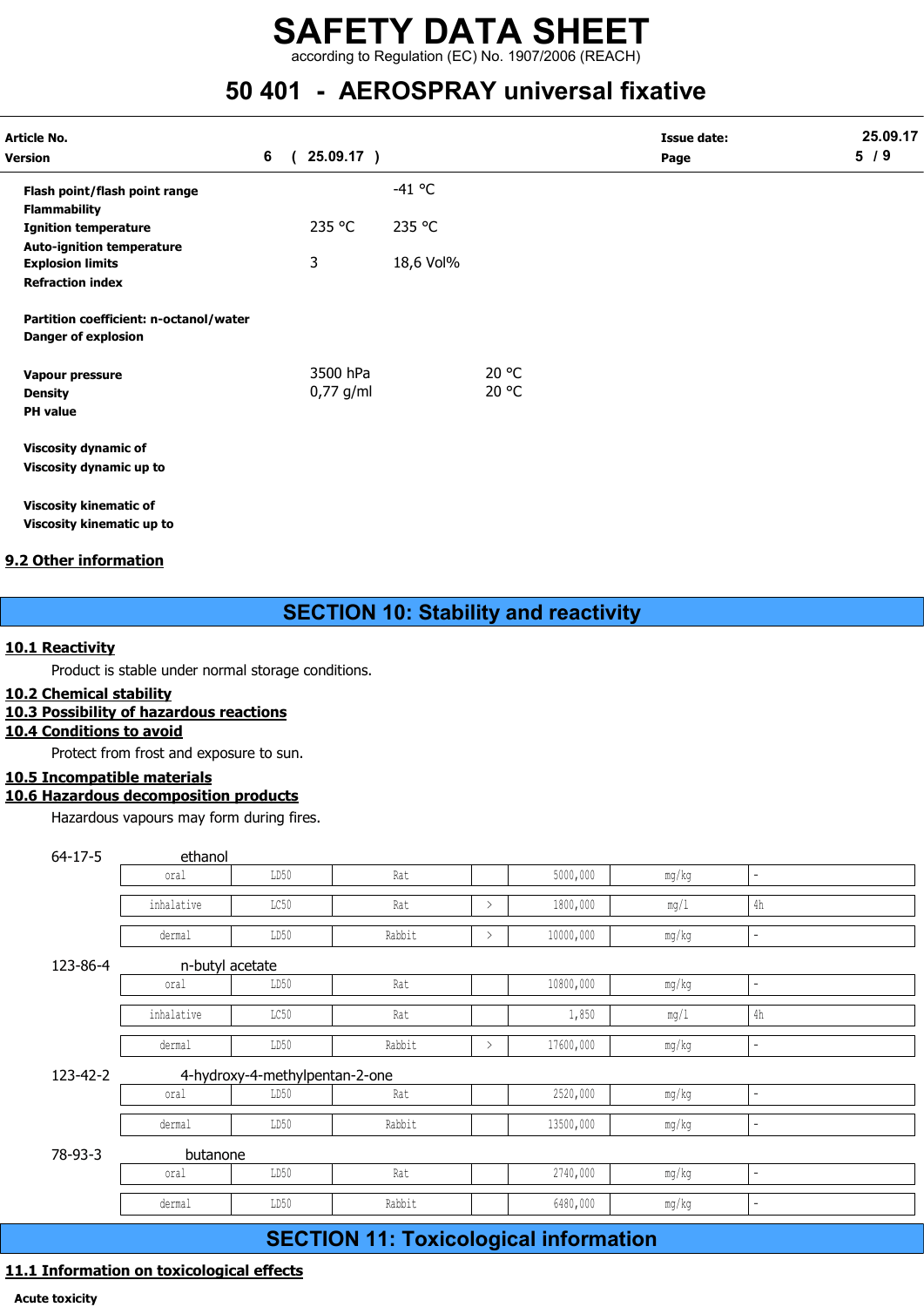according to Regulation (EC) No. 1907/2006 (REACH)

# 50 401 - AEROSPRAY universal fixative

| Article No.<br><b>Version</b>                                                                                                                                                                             |                 | 6                              | 25.09.17)                                 |               |           | <b>Issue date:</b><br>Page |                | 25.09.17<br>6/9 |
|-----------------------------------------------------------------------------------------------------------------------------------------------------------------------------------------------------------|-----------------|--------------------------------|-------------------------------------------|---------------|-----------|----------------------------|----------------|-----------------|
| No data available<br>In case of inhalation<br>No data available<br><b>After swallowing</b><br>No data available<br>In case of skin contact<br>No data available<br>After eye contact<br>No data available |                 |                                |                                           |               |           |                            |                |                 |
| <b>Practical experience</b>                                                                                                                                                                               |                 |                                |                                           |               |           |                            |                |                 |
| <b>General remarks</b>                                                                                                                                                                                    |                 |                                |                                           |               |           |                            |                |                 |
| <b>Toxicological tests</b>                                                                                                                                                                                |                 |                                |                                           |               |           |                            |                |                 |
| $64 - 17 - 5$                                                                                                                                                                                             | ethanol         |                                |                                           |               |           |                            |                |                 |
|                                                                                                                                                                                                           |                 | LC50                           | fish                                      |               | 8150,000  | $mg/1$                     | $48\mathrm{h}$ |                 |
|                                                                                                                                                                                                           |                 | EC50                           | Daphnia magna                             | $\rightarrow$ | 14221,000 | $mg/1$                     | 48h            |                 |
| 123-86-4                                                                                                                                                                                                  | n-butyl acetate |                                |                                           |               |           |                            |                |                 |
|                                                                                                                                                                                                           |                 | $_{\rm LC50}$                  | fish                                      | $\,>\,$       | 100,000   | $mg/1$                     | (96h)          |                 |
| 123-42-2                                                                                                                                                                                                  |                 | 4-hydroxy-4-methylpentan-2-one |                                           |               |           |                            |                |                 |
|                                                                                                                                                                                                           |                 | LC50                           | fish                                      |               | 420,000   | $mg/1$                     | (96 h)         |                 |
| 78-93-3                                                                                                                                                                                                   | butanone        |                                |                                           |               |           |                            |                |                 |
|                                                                                                                                                                                                           |                 | LC50                           | fish                                      |               | 3220,000  | $mg/1$                     | (96h)          |                 |
|                                                                                                                                                                                                           |                 | EC50                           | Daphnia magna (Big water                  |               | 5090,000  | mg/1                       | (48h)          |                 |
|                                                                                                                                                                                                           |                 |                                |                                           |               |           |                            |                |                 |
|                                                                                                                                                                                                           |                 |                                | <b>SECTION 12: Ecological information</b> |               |           |                            |                |                 |
| 12.1 Toxicity<br><b>Aquatic toxicity</b><br>No data available                                                                                                                                             |                 |                                |                                           |               |           |                            |                |                 |

# SECTION 12: Ecological information

#### 12.1 Toxicity

Aquatic toxicity No data available Water Hazard Class 1 WGK catalog number General information

## 12.2 Persistence and degradability

Further details Product is partially biodegradable. Oxygen demand

#### 12.3 Bioaccumulative potential

Bioconcentration factor (BCF) Partition coefficient: n-octanol/water

12.4 Mobility in soil No data available

#### 12.5 Results of PBT and vPvB assessment

No data available

#### 12.6 Other adverse effects

General information

#### Ecotoxicological effects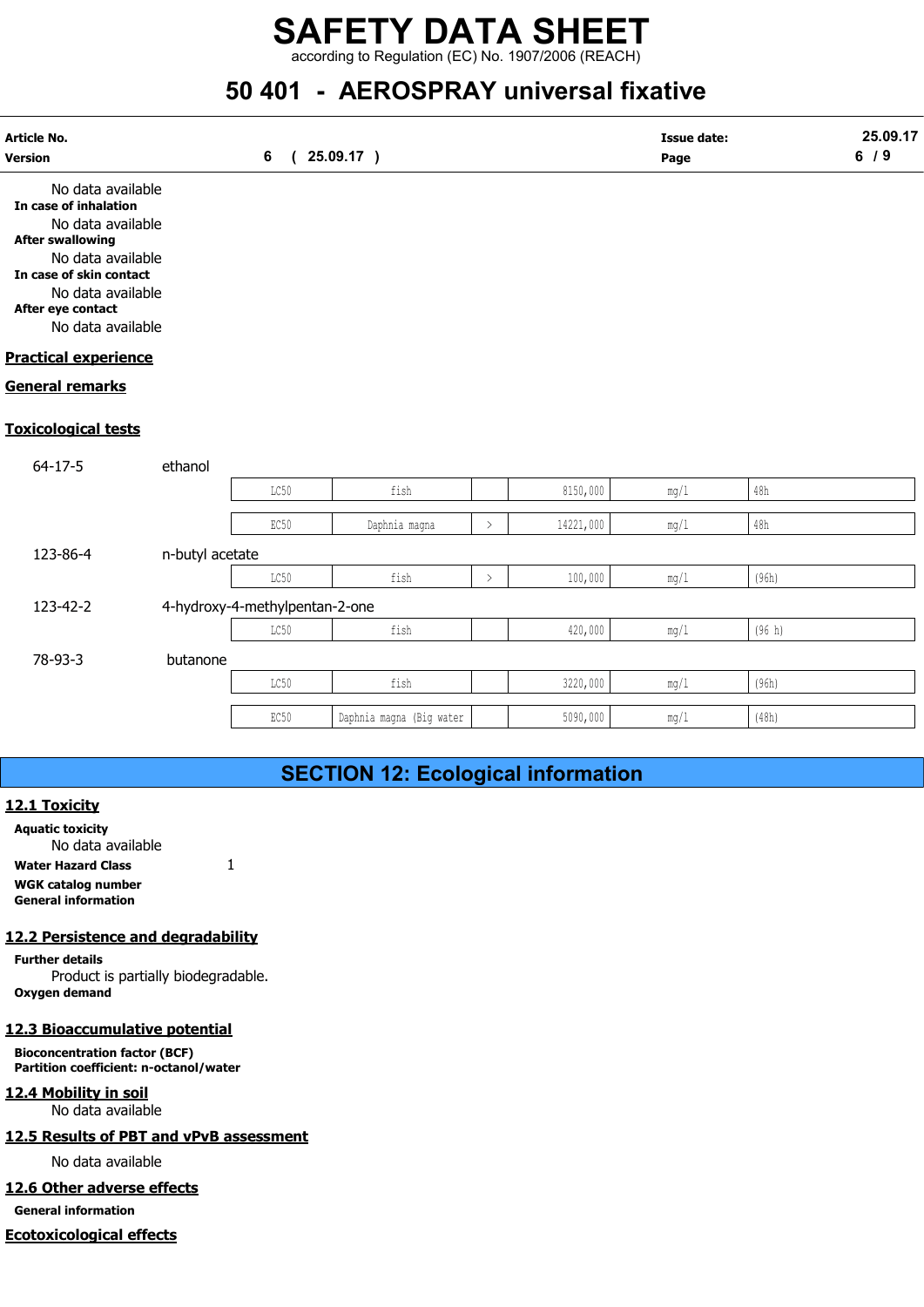according to Regulation (EC) No. 1907/2006 (REACH)

# 50 401 - AEROSPRAY universal fixative

| Article No. |            | <b>Issue date:</b> | 25.09.17 |
|-------------|------------|--------------------|----------|
| Version     | (25.09.17) | Page               | $\sim$   |

# SECTION 13: Disposal considerations

#### 13.1 Waste treatment methods

**Product** 

Waste key number 160504 160504\* Gases in pressure containers (including halons) containing dangerous substances. Recommendation

## Contaminated packaging

Waste key number Recommendation

### Additional information

SECTION 14: Transport information

#### 14.1 UN number

1950

#### 14.2 UN proper shipping name

ADR, ADN AEROSOLS, flammable IMDG, IATA AEROSOLS, flammable

#### 14.3 Transport hazard class(es)

| ADR, ADN | 2   |
|----------|-----|
| IMDG     | 2.1 |
| IATA     | 2.1 |

#### 14.4 Packing group

# 14.5 Environmental hazards

-

| <b>Marine Pollutant - IMDG</b>                    | Nο                    |
|---------------------------------------------------|-----------------------|
| <b>Marine Pollutant - ADN</b>                     |                       |
| <u>14.6 Special precautions for user</u>          |                       |
| <b>Land transport</b>                             |                       |
| Code: ADR/RID                                     | 5F                    |
| Kemmler-number                                    |                       |
| <b>Hazard label ADR</b>                           | 2.1                   |
| Limited quantities                                | 1L                    |
| <b>Contaminated packaging: Instructions</b>       | P207 - LP200          |
| <b>Contaminated packaging: Special provisions</b> | PP87 - RR6 - L2       |
| Special provisions for packing together           | MP9                   |
| <b>Portable tanks: Instructions</b>               |                       |
| <b>Portable tanks: Special provisions</b>         |                       |
| Tank coding                                       |                       |
| <b>Tunnel restriction</b>                         | D                     |
| <b>Remarks</b>                                    |                       |
| EQ                                                | E0                    |
| <b>Special provisions</b>                         | 190 - 327 - 344 - 625 |
|                                                   |                       |

## Inland waterway craft

Hazard label Limited quantities Transport permitted Equipment necessary Ventilation Remarks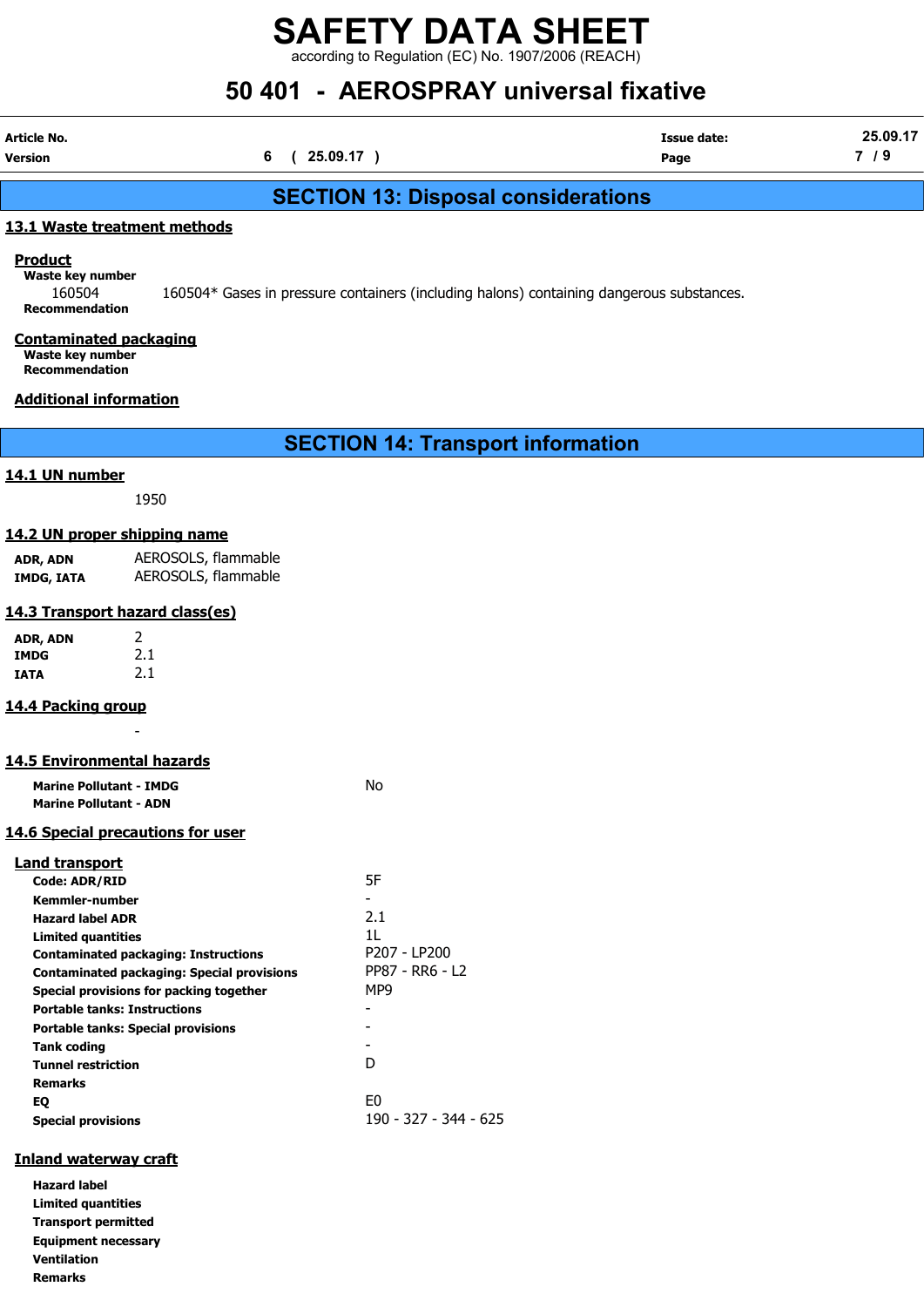according to Regulation (EC) No. 1907/2006 (REACH)

# 50 401 - AEROSPRAY universal fixative

| Article No. |          | <b>Issue date:</b> | 25.09.17                           |
|-------------|----------|--------------------|------------------------------------|
| Version     | 25.09.17 | Page               | $\bullet$<br>$^{\prime}$ Q.<br>. J |

EQ

#### Special provisions

#### Sea transport

| <b>EmS</b>                                        | $F-D, S-U$                             |
|---------------------------------------------------|----------------------------------------|
| <b>Special provisions</b>                         | 63 - 190 - 277 - 327 - 344 - 381 - 959 |
| <b>Limited quantities</b>                         | 1L                                     |
| <b>Contaminated packaging: Instructions</b>       | P207 - LP200                           |
| <b>Contaminated packaging: Special provisions</b> | PP87 - 12                              |
| <b>IBC: Instructions</b>                          |                                        |
| <b>IBC: Provisions</b>                            |                                        |
| <b>Tank instructions IMO</b>                      |                                        |
| <b>Tank instructions UN</b>                       |                                        |
| <b>Tank instructions Special provisions</b>       |                                        |
| <b>Stowage and segregation</b>                    | category A<br>SW1 - SG69               |
| <b>Properties and observations</b>                |                                        |
| <b>Remarks</b>                                    |                                        |
| EQ                                                | E0                                     |
| <u>Air transport</u>                              |                                        |
| <b>Hazard</b>                                     |                                        |
| <b>Passenger</b>                                  | 203 (75 kg)                            |
| Passenger LQ                                      | Y203 (30 kg G)                         |
| Cargo                                             | 203 (150 kg)                           |
| <b>ERG</b>                                        | 10 <sub>L</sub>                        |
| <b>Remarks</b>                                    |                                        |
| EQ                                                | E <sub>0</sub>                         |
| <b>Special Provisioning</b>                       | A145 - A167 - A802                     |

#### 14.7 Transport in bulk according to Annex II of MARPOL 73/78 and the IBC Code

No data available

# SECTION 15: Regulatory information

## 15.1 Safety, health and environmental regulations/legislation specific for the substance or mixture

#### National regulations

#### **Europe**

Contents of VOC [%] Contents of VOC [g/L] Further regulations, limitations and legal requirements

#### **Germany**

Storage class Water Hazard Class 1 WGK catalog number Incident regulation Information on working limitations Further regulations, limitations and legal requirements

#### Denmark

Further regulations, limitations and legal requirements

#### **Hungary**

Further regulations, limitations and legal requirements